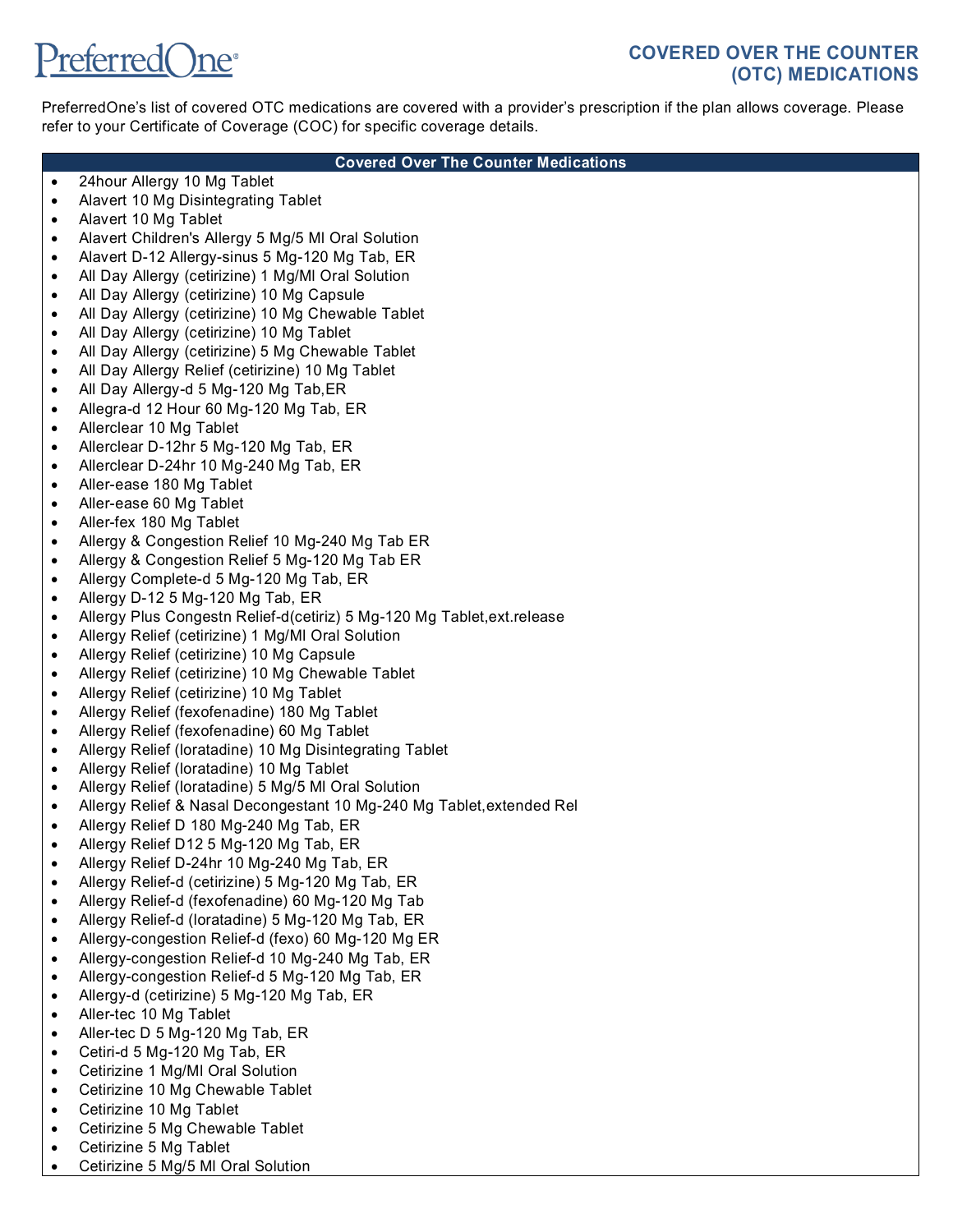### **Covered Over The Counter Medications**

- Cetirizine 5 Mg-pseudoephedrine Er 120 Mg Tab, ER
- Cetirizine Hcl 1 Mg/Ml Solution
- Cetirizine Hcl 10 Mg Capsule
- Cetirizine Hcl 10 Mg Tab Chew
- Cetirizine Hcl 10 Mg Tablet
- Cetirizine Hcl 5 Mg Tab Chew
- Cetirizine Hcl 5 Mg Tablet
- Cetirizine Hcl 5 Mg/5 MI Solution
- Cetirizine Hcl/Pseudoephedrine 5 Mg-120mg Tab Er 12h
- Children's All Day Allergy (cetirizine) 1 Mg/Ml Oral Solution
- Children's Allergy (cetirizine) 1 Mg/Ml Oral Solution
- Children's Allergy Complete 1 Mg/Ml Oral Solution
- Children's Allergy Relief (cetirizine) 1 Mg/Ml Oral Solution
- Children's Allergy Relief (cetirizine) 10 Mg Chewable Tablet
- Children's Allergy Relief (cetirizine) 5 Mg Chewable Tablet
- Children's Allergy Relief (loratadine) 5 Mg/5 Ml Oral Solution
- Children's Aller-tec 1 Mg/Ml Oral Solution
- Children's Cetirizine 1 Mg/Ml Oral Solution
- Children's Cetirizine 10 Mg Chewable Tablet
- Children's Cetirizine 5 Mg Chewable Tablet
- Children's Wal-zyr 1 Mg/Ml Oral Solution
- Children's Wal-zyr 10 Mg Chewable Tablet
- Children's Wal-zyr 5 Mg Chewable Tablet
- Clear-atadine-d 10 Mg-240 Mg Tab, ER
- Fexofenadine 180 Mg Tablet
- Fexofenadine 60 Mg Tablet
- Fexofenadine 60 Mg-pseudoephedrine Er 120 Mg Tab, ER
- Fexofenadine Hcl 180 Mg Tablet
- Fexofenadine Hcl 30 Mg Tablet
- Fexofenadine Hcl 60 Mg Tablet
- Fexofenadine/Pseudoephedrine 180-240mg Tab Er 24h
- Fexofenadine/Pseudoephedrine 60mg-120mg Tab Er 12h
- Fluoride (sodium) 0.125/Drop Drops
- Fluoride (sodium) 0.25(0.55) Tab Chew
- Fluoride (sodium) 0.25mg/Drp Drops
- Fluoride (sodium) 0.5 Mg/Ml Drops
- Fluoride (sodium) 0.5(1.1)mg Tab Chew
- Fluoride (sodium) 1mg(2.2mg) Tab Chew
- Heartburn Relief 24 Hour 15 Mg Cap, DR
- Heartburn Treatment 24 Hour 15 Mg Cap, DR
- Lansoprazole 15 Mg Capsule Dr
- Lansoprazole 15 Mg Cap, DR
- Loradamed 10 Mg Tablet
- Lorata-d 10 Mg-240 Mg Tab, ER
- Loratadine 10 Mg Disintegrating Tablet
- Loratadine 10 Mg Tab Rapdis
- Loratadine 10 Mg Tablet
- Loratadine 10 Mg Tablet
- Loratadine 5 Mg/5 Ml Oral Solution
- Loratadine 5 Mg/5 Ml Solution
- Lorata-dine D 10 Mg-240 Mg Tab, ER
- Loratadine/Pseudoephedrine 10mg-240mg Tab ER
- Loratadine/Pseudoephedrine 5 Mg-120mg Tab ER
- Loratadine-d 10 Mg-240 Mg Tab, ER 24 HR
- Loratadine-d 5 Mg-120 Mg Tab, ER 12 HR
- Loratadine-pseudoephedrine ER 10 Mg-240 Mg Tablet,extended Release24hr
- Mucinex Allergy 180 Mg Tablet
- Non-drowsy Allergy 10 Mg Tablet
- Nuprin Allergy Relief 10 Mg Tablet
- Omeprazole 20 Mg Tablet Dr